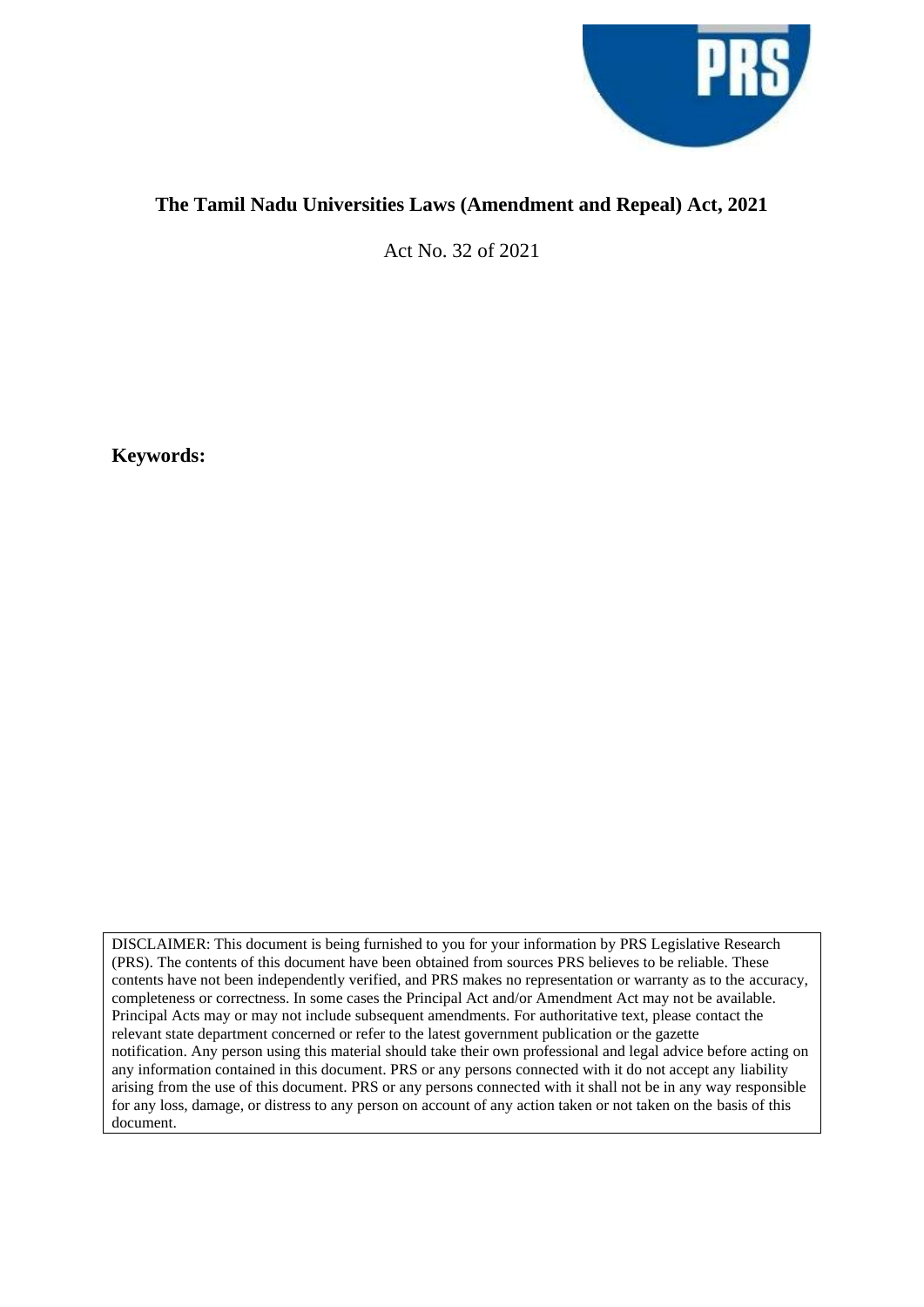GOVERNMENT OF TAMIL NADU **[R. Dis. No. 197/2009.** 

 © **[Regd. No. TN/CCN/467/2012-14.** 2021 **[Price: Rs. 4.00 Paise.** 



# **TAMIL NADU GOVERNMENT GAZETTE**

# **EXTRAORDINARY** PUBLISHED BY AUTHORITY

No. 470] CHENNAI, WEDNESDAY, OCTOBER 6, 2021 Purattasi 20, Pilava, Thiruvalluvar Aandu–2052

# **Part IV—Section 2**

### **Tamil Nadu Acts and Ordinances**

The following Act of the Tamil Nadu Legislative Assembly received the assent of the Governor on the 6th October 2021 and is hereby published for general information:—

#### **ACT No. 32 OF 2021.**

*An Act further to amend the Annamalai University Act, 2013, Bharathidasan University Act, 1981 and to repeal the Dr. J Jayalalithaa University Act, 2021.*

BE it enacted by the Legislative Assembly of the State of Tamil Nadu in the Seventy-second Year of the Republic of India as follows:—

#### **PART – I.**

#### **PRELIMINARY.**

1. (1) This Act may be called the Tamil Nadu Universities Laws Short title and (Amendment and Repeal) Act, 2021. commencement.

 (2) It shall come into force on such date as the State Government may, by notification, appoint.

#### **PART – II.**

#### **AMENDMENTS TO THE ANNAMALAI UNIVERSITY ACT, 2013.**

Tamil Nadu Act 20 of 2013.

2. In section 1 of the Annamalai University Act, 2013 (hereinafter referred Amendment of to as 'the 2013 Act'), section 1.

(1) for the marginal heading, the following marginal heading shall be substituted, namely:—

"Short title, extent, application and commencement.";

(2) for sub-section (2), the following sub-sections shall be substituted, namely:—

"(2) It extends to the area comprising the districts of Villupuram, Kallakurichi, Cuddalore and Mayiladuthurai.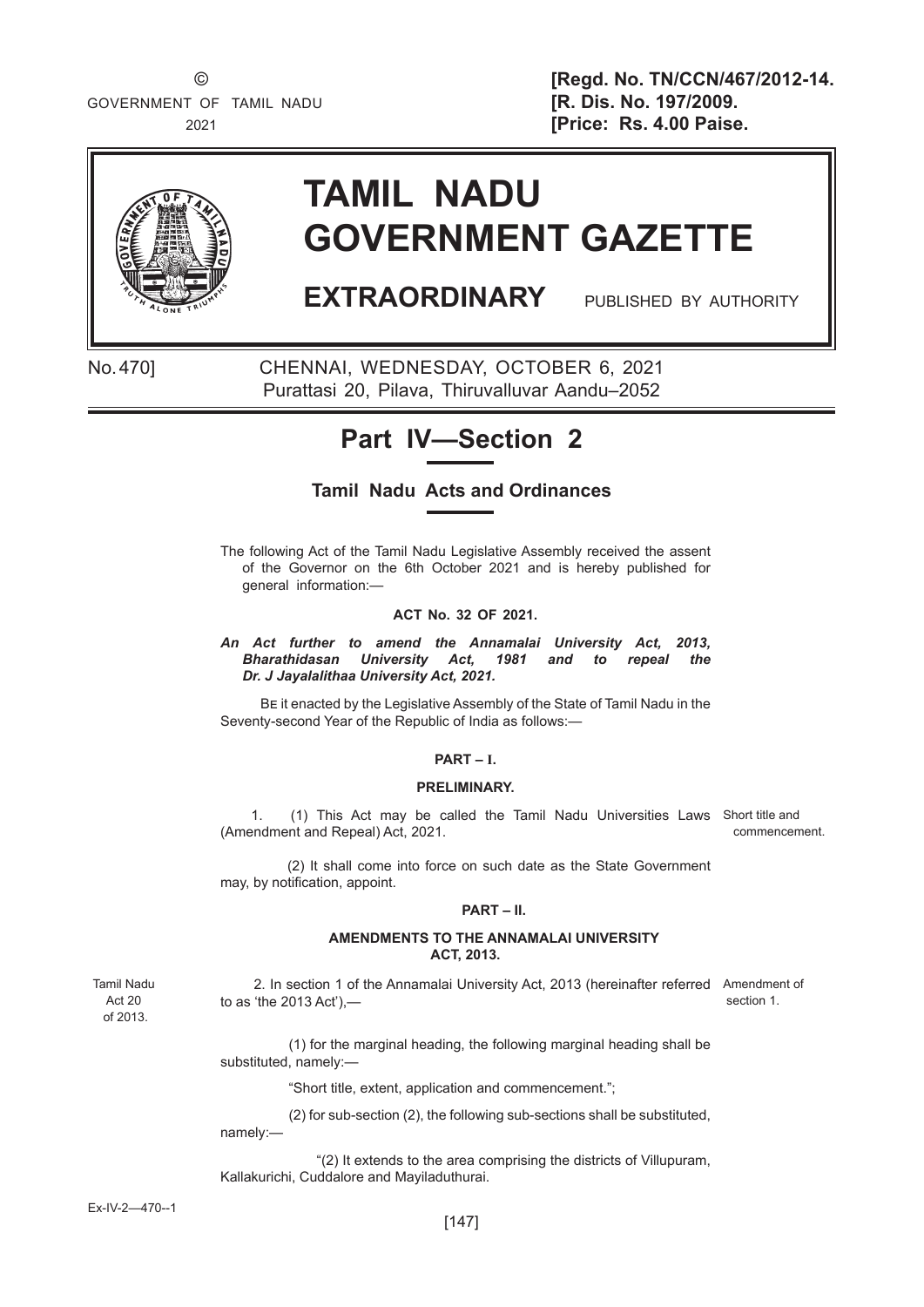(2-A) It applies to all colleges and institutions situated within the University area and affiliated to or approved by the University in accordance with the provisions of this Act or the statutes, ordinances and regulations made thereunder and also to all colleges and institutions deemed to be affiliated to or approved by the University under this Act.".

Amendment of Section 2.

3. In section 2 of the 2013 Act,—

(1) clause (a) shall be relettered as clause (ad) and before clause (ad) as so relettered, the following clauses shall be inserted, namely:—

"(a) "affiliated college" means a college or institution, situate within the University area and affiliated to the University and providing courses of study for admission to the examinations for degrees, diplomas or other academic distinctions of the University and includes a college deemed to be affiliated to the University under this Act and an autonomous college;

 (aa) "approved college" means a college situate within the University area and approved by the University and providing courses of study for admission to the examinations for titles and diplomas of the University and includes a college deemed to be approved by the University under this Act;

(ab) "autonomous college" means any affiliated college designated as an autonomous college by the Syndicate of the University;

 (ac) "college" means a college or an institution established or maintained or approved by or affiliated to the University and providing any course of study or training for admission to the examinations for degrees, diplomas or other academic distinctions of the University;";

(2) after clause (c), the following clause shall be inserted, namely:—

"(ca) "Government college" means every college specified in the Schedule;

(3) after clause (f), the following clauses shall be inserted, namely:—

"(fa) "Principal" means the head of an affiliated college:

(fb) "Schedule" means the Schedule appended to this Act;";

(4) after clause (i), the following clause shall be inserted, namely:—

 "(ia) "University area" means the area comprising the districts of Villupuram, Cuddalore, Kallakurichi and Mayiladuthurai;".

Amendment of section 4.

4. In section 4 of the 2013 Act,—

(1) in clause (4), in sub-clause (a), for the expression "University college or laboratory", the expression "University or an affiliated college or an approved college" shall be substituted;

(2) after clause (6), the following clauses shall be inserted, namely:—

"(6a) to affiliate colleges to the University under conditions prescribed and to withdraw the affiliations:

Provided that no college shall be affiliated to the University unless the permission of the Government to establish such college has been obtained and the terms and conditions, if any, of such permission have been complied with;

 (6b) to approve colleges providing courses of study for admission to the examinations for titles and diplomas of the University under conditions prescribed and to withdraw such approval: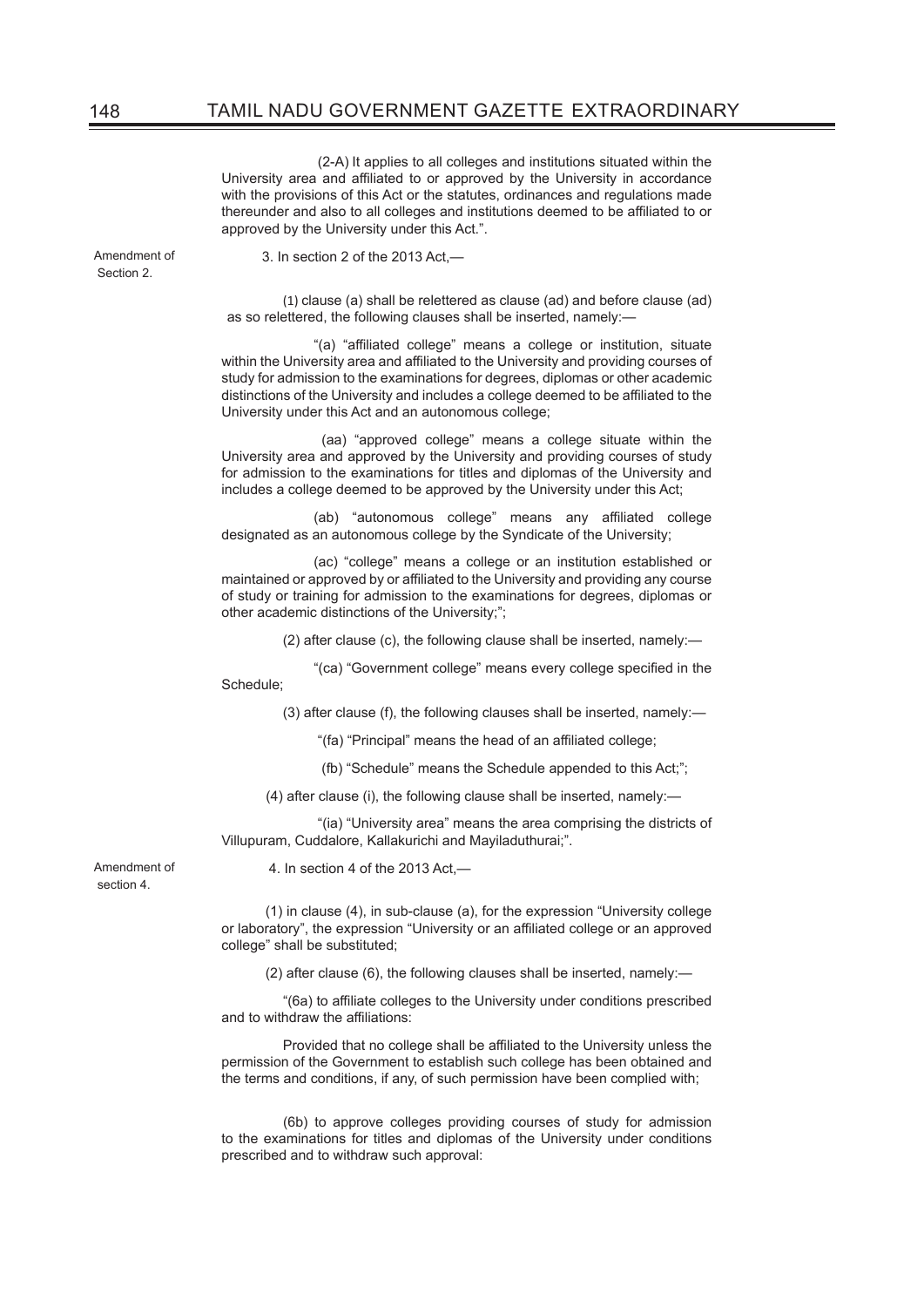Provided that no college shall be approved by the University unless the permission of the Government to establish such college has been obtained and the terms and conditions, if any, of such permission have been complied with;

 (6c) to designate or cancel any college as an autonomous college with the concurrence of the Government, in the manner and under conditions prescribed;

 (6d) to encourage co-operation among the colleges, institutions and laboratories in the University area in such manner and for such purposes as the University may determine;

 (6e) to conduct evaluation or inspection of the colleges at required interval and to take suitable action as prescribed, to improve academic excellence of the colleges;

(6f) to monitor academically the affiliated colleges and prescribe the control mechanism to achieve academic excellence;".

5. After section 4 of the 2013 Act, the following section shall be inserted, Insertion of new namely: section 4-A.

"**4-A.** *College not to be affi liated to any other University and recognition of institutions by University.***—** (1) No college within the University area shall be affiliated to any University other than the Annamalai University.

(2) No college or an institution affiliated to or associated with or maintained by any other University in this State shall be recognized by the University for any purpose except with the prior approval of the Government and the University concerned.''.

 6. In section 5 of the 2013 Act, in sub-section (1), the following expression Amendment of shall be added at the end, namely: section 5.

"and of any college maintained or approved by or affiliated to the University.".

7. In section 19 of the 2013 Act, in sub-section (2),—

(1) under the heading "Class  $I - Ex$ -officio Members", clauses (b) and (f) shall be omitted;

(2) under the heading "Class II – Other Members", for the clauses (a) to (f), the following clauses shall be substituted, namely:—

 "(a) Two eminent persons to be nominated by the Chancellor on the recommendation of the Government, who will guide the Vice-Chancellor in administrative, academic and financial matters including any issues connected with social justice and policies of the Government;

(b) Two members elected by the Principals of the affiliated colleges from among themselves in accordance with the system of proportional representation by means of the single transferable vote;

(c) Two members elected by the teachers of the affiliated colleges, other than Principals, from among themselves who are members of the academic council, in accordance with the system of proportional representation by means of the single transferable vote.

**Explanation.**— For the purpose of this clause, "teachers" shall mean those teachers elected to the Academic Council by the teachers of the affiliated colleges from among themselves.

 (d) One Dean or Director nominated by the Chancellor on the recommendation of the Vice-Chancellor;

 (e) One University Professor nominated by the Chancellor on the recommendation of the Vice-Chancellor;

Amendment of section 19.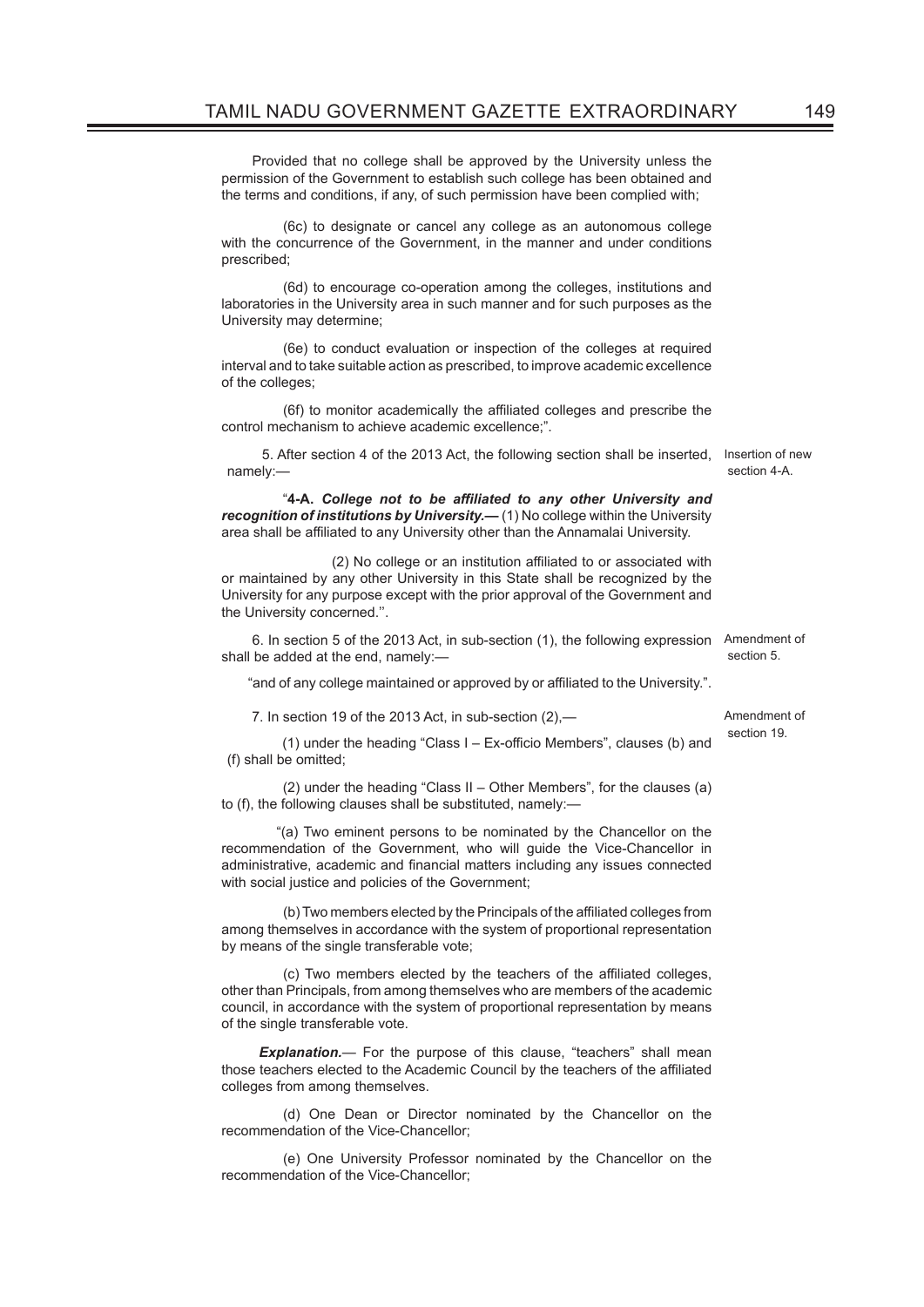(f) One University Associate Professor nominated by the Vice-Chancellor by rotation according to seniority;

 (g) One University Assistant Professor nominated by the Vice-Chancellor by rotation according to seniority; and

 (h) One member elected by the Legislative Assembly, from among its members, representing any of the constituency in the University area.";

 $(3)$  in sub-section  $(4)$ , $-$ 

 (a) in clause (a), the expression "or the Secretary to Government incharge of Health and Family Welfare" shall be omitted;

 (b) in clause (b), the expression "or Director of Medical Education" shall be omitted.

Amendment of section 20.

section 22.

8. In section 20 of the 2013 Act,—

(1) after clause (f), the following clauses shall be inserted, namely:—

"(fa) to prescribe conditions for affiliating colleges within the University area and withdraw the affiliation;

 (fb) to prescribe the manner in which, and the conditions subject to which, a college may be designated as an autonomous college and such designation may be cancelled;

 (fc) to provide such lectures and instructions for students of colleges and approved colleges as the Academic Council may determine and also to provide for lectures and instructions to persons not being students of colleges and to grant diplomas to them;

(fd) to recognise colleges as approved colleges;

 (fe) to designate any college as an autonomous college with the concurrence of the Government and to cancel such designation;

(ff) to arrange for and direct the inspection of all affiliated and approved colleges and hostels;";

 (2) in clause (i), in item (i), after the expression "University", the expression "or laboratory or an affiliated college or an approved college" shall be inserted;

 (3) in clause (m), after the expression "charged", the expression "for approval and affiliation of colleges" shall be inserted;

 (4) in clause (z), for the expression "of the University", the expression "in the University, affiliated colleges, approved colleges and hostels" shall be substituted.

Substitution of 9. For section 22 of the 2013 Act, the following section shall be substituted, namely:—

> "22. **Academic Council**.— (1) The Academic Council shall consist of the following persons, namely:-

#### **Class – I Ex-Officio Members.**

- (a) The Vice-Chancellor;
- (b) Deans of Faculties;
- (c) University Librarian; and
- (d) University Physical Education Director.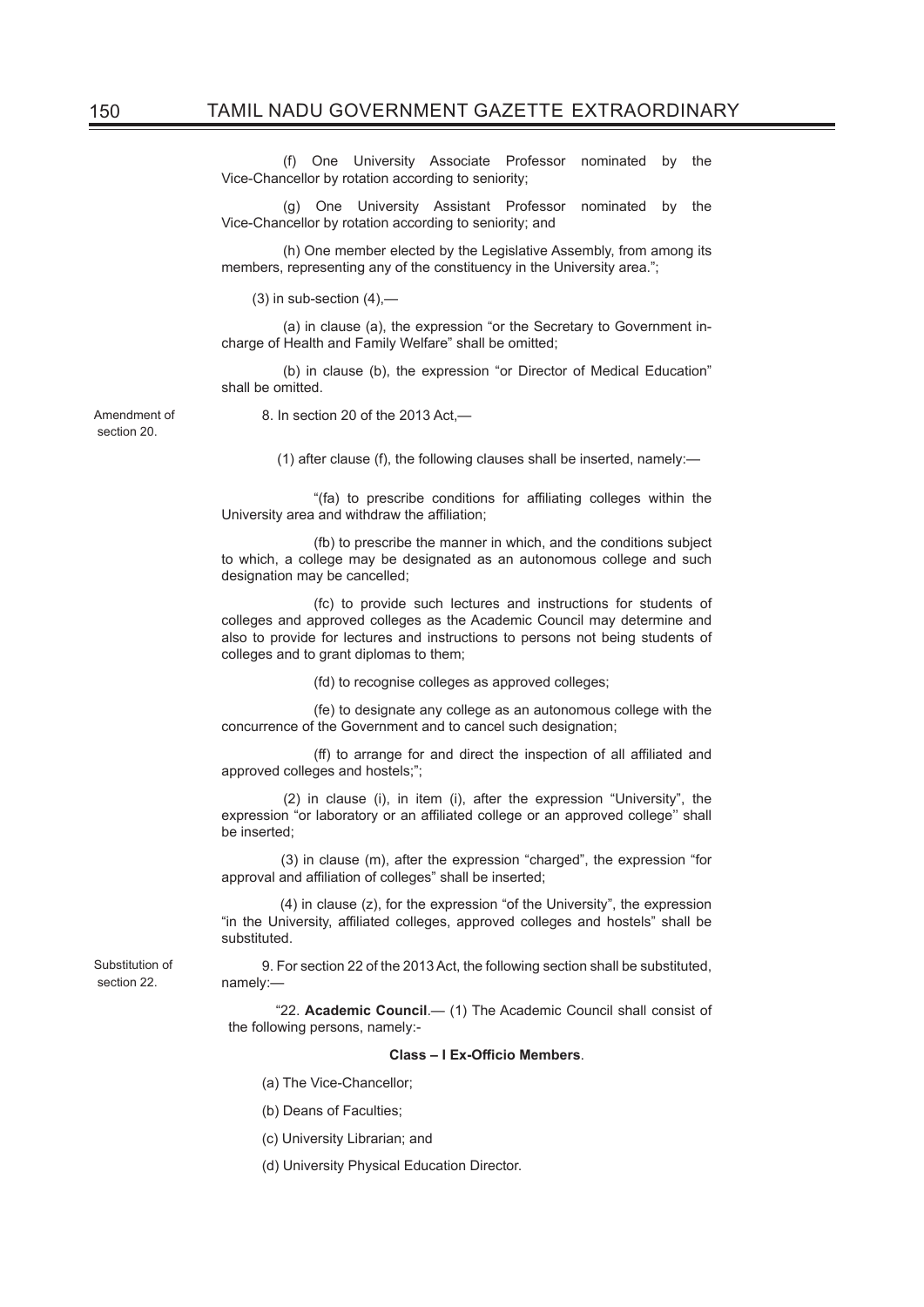#### **Class – II Other Members.**

 (a) Five Principals of Government Colleges to be nominated by the Chancellor by rotation on the recommendation of the Vice-Chancellor;

 (b) Fifteen members from among the Professors, Heads of Departments and other teachers of the University, nominated by the Chancellor on the recommendation of the Vice-Chancellor;

(c) Not more than ten Principals of the affiliated colleges elected from among themselves in accordance with the system of proportional representation by means of the single transferable vote;

(d) Not more than ten teachers of the affiliated colleges and approved colleges, other than Principals of affiliated colleges, elected from among themselves, in accordance with the system of proportional representation by means of the single transferable vote;

 (e) Not more than ten Chairmen of Boards of Studies to be nominated by rotation by the Vice-Chancellor;

(f) Five persons to be nominated by the Chancellor;

(g) Five persons to be nominated by the Pro-Chancellor;

 (h) Two members of the Legislative Assembly to be elected, from among its members, representing any of the constituency in the University area;

 (i) Two Secretaries of private colleges to be elected, from among themselves, in accordance with the system of proportional representation by means of the single transferable vote;

 (j) Two local body members in the University area to be nominated by the Pro-Chancellor;

 (k) Four members from private industries, research organizations and public sector undertakings to be nominated by the Chancellor on the recommendation of the Government;

 (l) Four persons from professional societies or institutions or bodies or associations to be nominated by the Chancellor on the recommendation of the Government;

 (m) Two alumini nominated by the Pro-Chancellor on the recommendation of the Vice-Chancellor; and

 (n) Members of the Syndicate who are not otherwise members of the Academic Council:

Provided that the nomination by the Chancellor may take into consideration the requirements of social justice and areas remaining unrepresented.

(2) (i) In case the Secretary to Government, in charge of Higher Education or the Secretary to Government, in-charge of Law, who is a member of the Academic Council by virtue of clause (n) under 'Class II - Other Members' in sub-section (1) is unable to attend a meeting of the Academic Council for any reason, he may depute any officer of his department, not lower in rank than that of Deputy Secretary to Government to attend the meeting;

 (ii) In case the Director of Collegiate Education or the Director of Technical Education who is a member of the Academic Council, by virtue of clause (n) under 'Class II - Other Members' in sub-section (1) is unable to attend a meeting of the Academic Council for any reason, he may depute any officer of the department, not lower in rank than that of Deputy Director, to attend the meeting.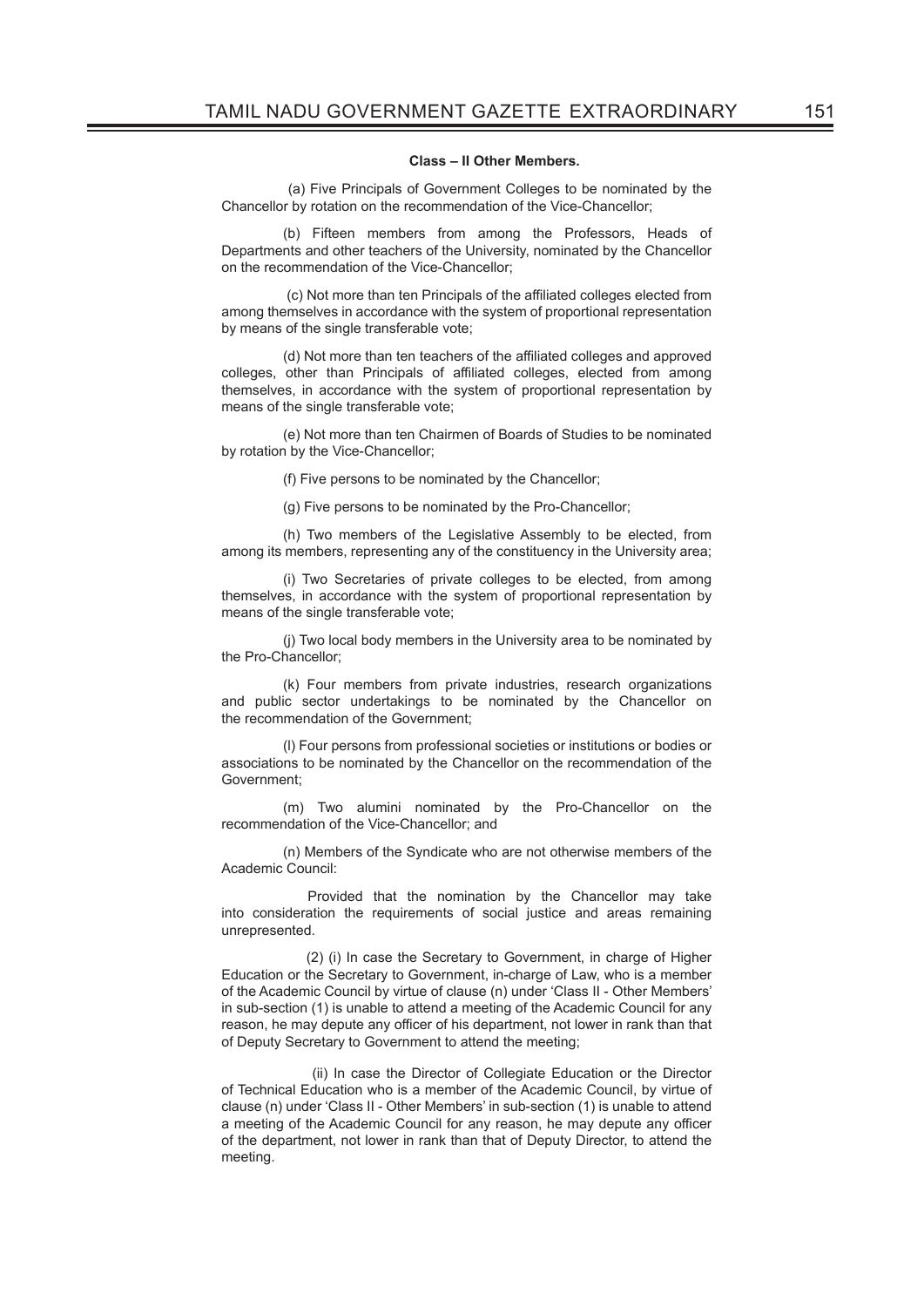(3) (i) Save as otherwise provided, elected or nominated member of the Academic Council shall hold office for a period of three years and such member shall be eligible for election or nomination for another period of three years.

 (ii) Where a member is elected or nominated to the Academic Council to a casual vacancy, the period of office held for not less than one year by any such member shall be construed as a full period of three years:

Provided that a member of the Academic Council who is elected or nominated in his capacity as a member of a particular electorate or body or the holder of a particular appointment, shall cease to be a member of the Academic Council from the date on which he ceases to be a member of that electorate or body or the holder of that appointment, as the case may be:

Provided further that where an elected or a nominated member of the Academic Council is appointed temporarily to any of the offices by virtue of which he is entitled to be a member *ex-officio* of the Academic Council, he shall, by notice in writing signed by him and communicated to the Vice-Chancellor within seven days from the date of his taking charge of his appointment, choose whether he will continue to be member of the Academic Council by virtue of his election or nomination or whether he will vacate office as such member and become a member *ex-officio* by virtue of his appointment and the choice shall be conclusive. On failure to make such a choice, he shall be deemed to have vacated his office as an elected or a nominated member.

(4) When a person ceases to be a member of the Academic Council, he shall cease to be a member of any of the authorities of the University of which he may happen to be a member by virtue of his membership of the Academic Council.

(5) The members of the Academic Council shall not be entitled to receive any remuneration from the University except such daily and travelling allowances as may be prescribed:

Provided that nothing contained in this sub-section shall preclude any member from drawing his normal emoluments to which he is entitled by virtue of the office he holds.

(6) A member of the Academic Council, other than an *ex-officio* member, may tender resignation of his membership at any time before the term of his office expires. Such resignation shall be conveyed to the Chancellor by a letter in writing by the member and the resignation shall take effect from the date of its acceptance by the Chancellor.".

10. In section 23 of the 2013 Act, in sub-section (2), in clause (c), in item (i), after the expression "University" the expression "and its affiliated colleges or approved colleges" shall be inserted.

11. In section 25 of the 2013 Act,—

(1) in sub-section (1), clause (d) shall be omitted;

(2) in sub-section (2), the expression "or the Secretary to Government, in-charge of Health and Family Welfare" shall be omitted.

12. In section 29 of the 2013 Act, after clause (o), the following clauses shall be inserted, namely:—

"(oa) the conditions of recognition of approved colleges and of affiliation to the University;

 (ob) the manner in which, and the conditions subject to which, a college may be designated as an autonomous college or the designation of such college may be cancelled and the matters incidental to the administration of autonomous colleges including the constitution or reconstitution, powers and duties of the Academic Council and Boards of Studies;".

Amendment of section 23.

Amendment of section 25.

Amendment of section 29.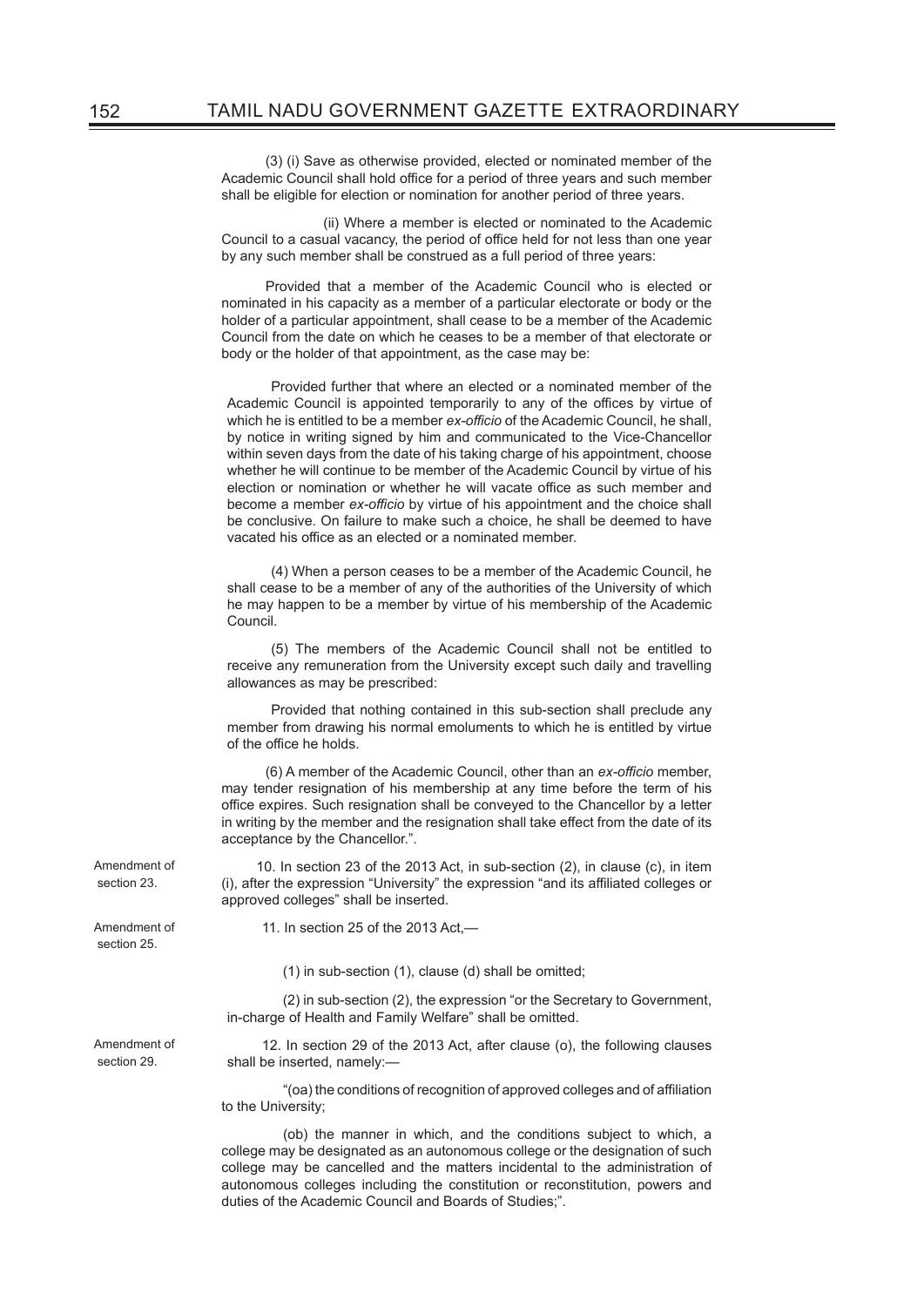13. In section 31 of the 2013 Act, for clause (a), the following clause shall Amendment of be substituted, namely:—

section 31.

section.

"(a) the admission of students to the University, affiliated colleges, approved colleges and laboratories;".

14. In section 36 of the 2013 Act, for the expression "member of a Amendment of University", the expression "member of the University or an affiliated college or approved college" shall be substituted. section 36.

15. After section 52 of the 2013 Act, the following section shall be inserted, Insertion of new namely:—

**''52-A***.Certain Acts not to apply***.—**(1) Subject to the provisions of sub-sections (2) to (8), the Bharathidasan University Act, 1981 (Tamil Nadu Act 2 of 1982) and the Dr. J Jayalalithaa University Act, 2021 (Tamil Nadu Act 5 of 2021) shall, with effect on and from the date of commencement of the Tamil Nadu Universities Laws (Amendment and Repeal) Act, 2021 (hereinafter referred to as the 2021 Act), cease to apply in respect of the areas to which the provisions of this Act extend.

 $(2)$  Such cessor shall not affect,-

(a) the previous operation of the Bharathidasan University Act, 1981 (Tamil Nadu Act 2 of 1982) and the Dr. J Jayalalithaa University Act, 2021 (Tamil Nadu Act 5 of 2021) (hereinafter referred to as the said Acts) in respect of the areas referred to in sub-section (1);

(b) any penalty, forfeiture or punishment incurred in respect of any offence committed against the said Acts; or

(c) any investigation, legal proceedings or remedy in respect of such penalty, forfeiture or punishment, and any such investigation, legal proceeding or remedy may be instituted, continued or enforced and such penalty, forfeiture or punishment may be imposed as if the 2021 Act had not been passed.

 (3) Notwithstanding anything contained in sub-section (1), all statutes, ordinances and regulations made under the said Acts and in force on the date of commencement of the 2021 Act shall, in so far as they are not inconsistent with this Act, continue to be in force in the University area until they are replaced by the statutes, ordinances and regulations to be made under this Act.

 (4) Notwithstanding anything contained in this Act, the statutes, ordinances and regulations continued in force under sub-section (3) or made under this Act, every person who, immediately before the commencement of the 2021 Act was a student of a college within the University area affiliated to, or approved by, the Bharathidasan University or Dr. J Jayalalithaa University, as the case may be, was eligible to appear for any of the examinations of the Bharathidasan University or Thiruvalluvar University, respectively, shall be permitted to complete his course of study in the Bharathidasan University or the Thiruvalluvar University, as the case may be, and the Annamalai University, shall make arrangements for the instruction, teaching and training for such students for such period and in such manner as may be determined by the Annamalai University, in accordance with the course of study in the Bharathidasan University or the Thiruvalluvar University, as the case may be, and such students shall, during such period, be admitted to the examinations held or conducted by the Bharathidasan University or the Thiruvalluvar University, as the case may be, and the corresponding degree, diploma or other academic distinctions of the Bharathidasan University or the Thiruvalluvar University, as the case may be, shall be conferred upon the qualified students on the result of such examinations, by the Bharathidasan University or the Thiruvalluvar University, respectively.

(5) All colleges within the University area which immediately before the commencement of the 2021 Act,—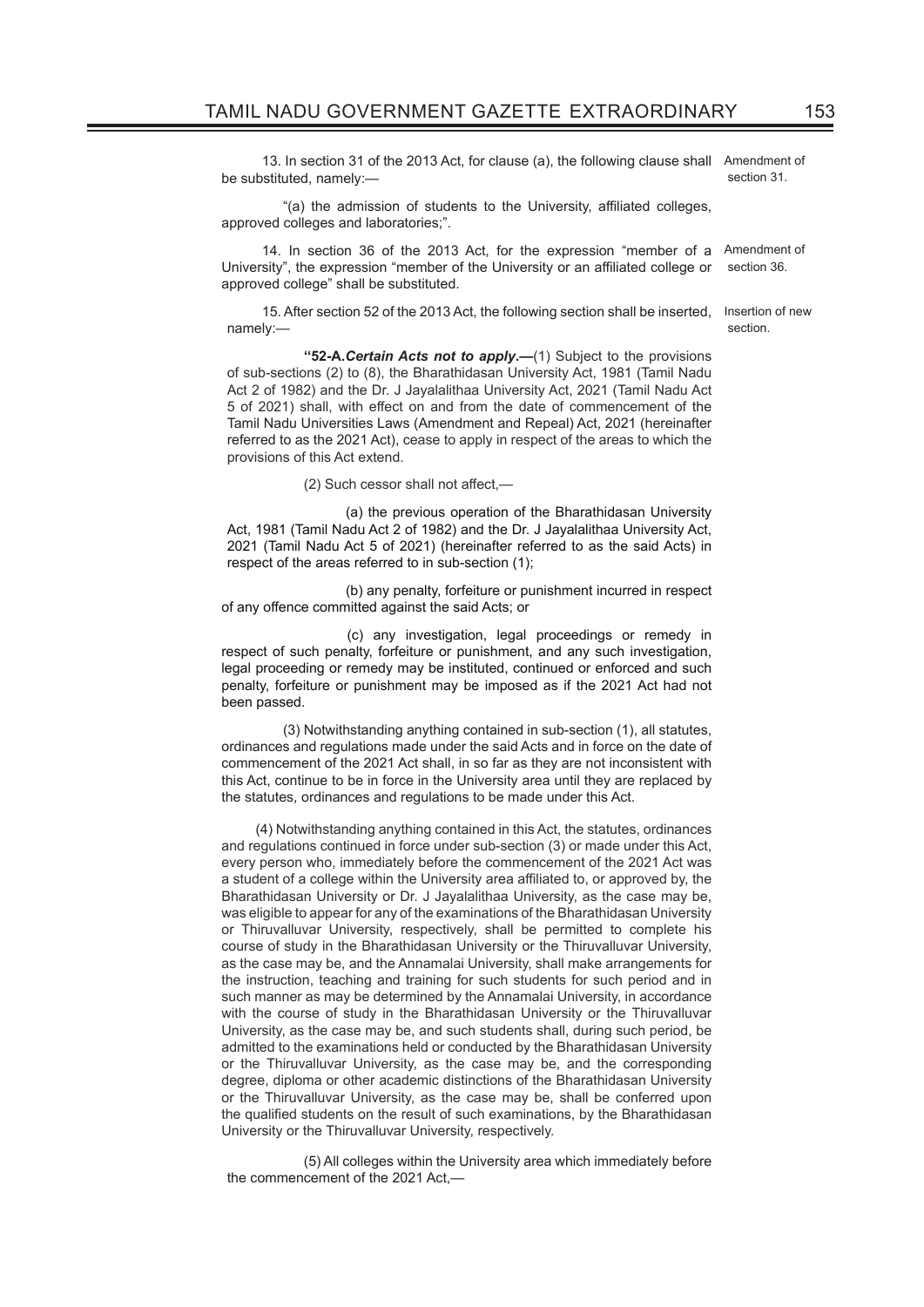(a) continue to be affiliated to, or recognized by, the Bharathidasan University and or the Thiruvalluvar University, as the case may be; and

 (b) provide courses of study for admission to the examinations for degrees of the Bharathidasan University or the Thiruvalluvar University, as the case may be, shall be deemed to be colleges affiliated to the Annamalai University under this Act and the provisions of this Act shall, as far as may be, apply accordingly.

(6) All colleges within the University area which immediately before the commencement of the 2021 Act, continue to be recognized by the Bharathidasan University or the Thiruvalluvar University, as the case may be, as colleges providing courses of study for admission to the examinations of the said University, for titles and diplomas, shall be deemed to be colleges approved by the Annamalai University under this Act and the provisions of this Act shall, as far as may be, apply accordingly.

 (7) All hostels within the University area which continue to be recognized by the Bharathidasan University or the Thiruvalluvar University, as the case may be, immediately before the commencement of the 2021 Act shall be deemed to be hostels recognized by the Annamalai University under this Act and the provisions of this Act shall, as far as may be, apply accordingly.

 (8) Subject to the provisions of sub-section (2), but without prejudice to the provisions of sub-sections (3) to (7), anything done or any action taken before the commencement of the 2021 Act under any provisions of the said Acts in respect of any area to which the provisions of this Act extend shall be deemed to have been done or any action taken under the corresponding provisions of this Act and shall continue to have effect accordingly unless and until superseded by anything done or any action taken under the corresponding provisions of this Act.

Addition of Schedule.

16. After section 58 of the 2013 Act, the following Schedule shall be added, namely:—

#### THE SCHEDULE.

#### [*See* sections 2(ca) and 2(fb)]

- 1. Periyar Arts College, Cuddalore.
- 2. Governments Arts College, Chidambaram.
- 3. Thirukolanjiappar Government Arts College, Virudhachalam.
- 4. Aringar Anna Government Arts College, Villupuram.
- 5. Dharmapuram Gnanambigai Government Arts College for Women, Mayiladuthurai.
- 6. Thiru A.Govindasamy Government Arts College, Thindivanam.

#### **PART – III.**

#### **AMENDMENTS TO THE**

#### **BHARATHIDASAN UNIVERSITY ACT, 1981.**

17. In the Bharathidasan University Act, 1981,— The Context of Tamil Nadu Act 2

of 1982.

Amendment of section 1.

(1) in section 1, for sub-section (2), the following sub-section shall be substituted, namely:—

 "(2) It extends to the area comprising the districts of Ariyalur, Karur, Nagappattinam, Perambalur, Pudukkottai, Thanjavur, Trichirappalli and Thiruvarur.".